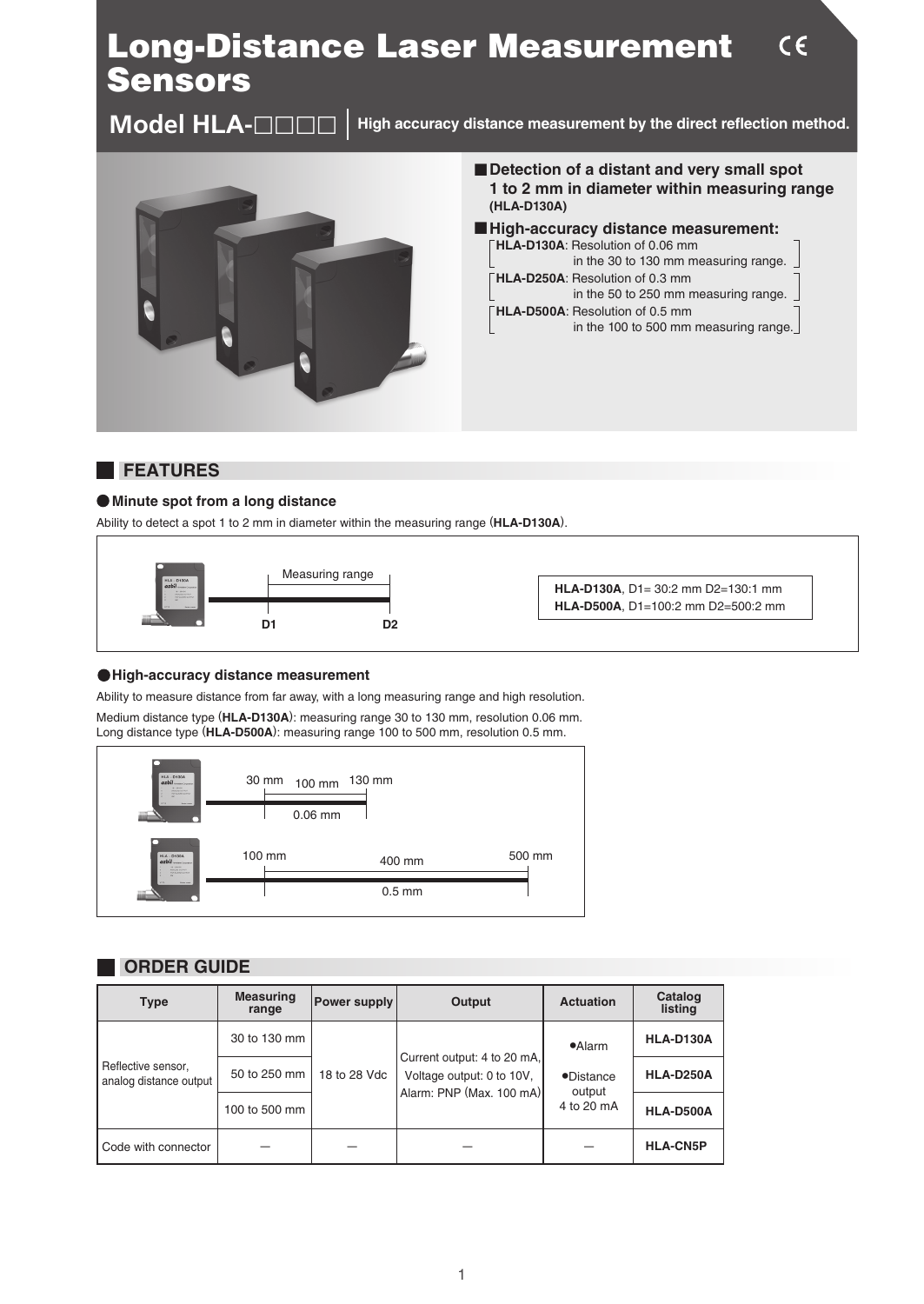# **SPECIFICATIONS**

| <b>Type</b>                 | Distance output, reflective                                                                                                           |                  |               |  |  |  |
|-----------------------------|---------------------------------------------------------------------------------------------------------------------------------------|------------------|---------------|--|--|--|
| <b>Catalog listing</b>      | HLA-D130A                                                                                                                             | HLA-D250A        | HLA-D500A     |  |  |  |
| Power supply                | 18 to 28 Vdc                                                                                                                          |                  |               |  |  |  |
| <b>Current consumption</b>  | 120 mA                                                                                                                                |                  |               |  |  |  |
| <b>Measuring range</b>      | 30 to 130 mm                                                                                                                          | 50 to 250 mm     | 100 to 500 mm |  |  |  |
| Focal spot diameter         | 1 to $2 \text{ mm}$                                                                                                                   | $2 \, \text{mm}$ |               |  |  |  |
| Output                      | Alarm: PNP output with pull down resistor                                                                                             |                  |               |  |  |  |
| Output                      | Current output: 4 to 20 mA (load resistance 400 Ωmax), Voltage output: 0 to 10V (load resistance 10 kΩmin), Alarm: 28 Vdc 100 mA max. |                  |               |  |  |  |
| <b>Resolution</b>           | $0.06$ mm                                                                                                                             | $0.3$ mm         | $0.5$ mm      |  |  |  |
| Linearity                   | $\pm 0.2$ mm                                                                                                                          | $\pm 0.9$ mm     | $±1.5$ mm     |  |  |  |
| Response time               | 10 <sub>ms</sub>                                                                                                                      |                  |               |  |  |  |
| <b>Light source</b>         | Red semiconductor laser, wavelength 675 nm                                                                                            |                  |               |  |  |  |
| <b>Indicators</b>           | Power (green), insufficient light (red)                                                                                               |                  |               |  |  |  |
| Ambient temperature         | 0 to $+50^{\circ}$ C                                                                                                                  |                  |               |  |  |  |
| Operating humidity range    | 90 % RH or less (without condensation)                                                                                                |                  |               |  |  |  |
| Laser class                 | Class 2 (21CFR1040.10)                                                                                                                |                  |               |  |  |  |
| Wiring                      | DIN connector: M12, 5 pins. (Brown: Vcc. Black: analog output. White: alarm output. Blue: 0V)                                         |                  |               |  |  |  |
| <b>Protective structure</b> | <b>IP66</b>                                                                                                                           |                  |               |  |  |  |
| <b>Connection type</b>      | Connector                                                                                                                             |                  |               |  |  |  |
| <b>Shock resistance</b>     | Maximum acceleration 294 m/s <sup>2</sup> (IEC 68-2-27)                                                                               |                  |               |  |  |  |
| <b>Vibration resistance</b> | Frequency 10 to 55 Hz, amplitude 0.5 mm (IEC 68-2-6)                                                                                  |                  |               |  |  |  |
| Dielectric strength         | 1000 VDC                                                                                                                              |                  |               |  |  |  |
| <b>Housing material</b>     | Die-cast zinc                                                                                                                         |                  |               |  |  |  |

Notes 1: The alarm output provides a signal when either of the following two conditions occur:

\*Unsafe or faulty measurements due to insufficient light conditions

\*Out of range measuring

In the very close range, the state of the alarm output is undefined due to uncontrolled multiple laser beam reflections.

When the object is gone or positioned at out of sensing range output is set to followings if the last valid valve was bellow 4.1 mA/0.0625V

then the output is set to 4 mA/0V until another measurement is valid. If the last valid valve was above 4.1 mA/0.0625V then the output is set to 20 mA/10V until another measurement is valid.

Notes 2: After power on the sensor checks the current output (BK, PIN 4) for current. If positive, the current output is automatically activated.

If negative, the sensor will automatically switch to the voltage output (GY, PIN 5) after 100 ms.

### **EXTERNAL DIMENSIONS**

(unit: mm)



#### **OUTPUT CIRCUIT**

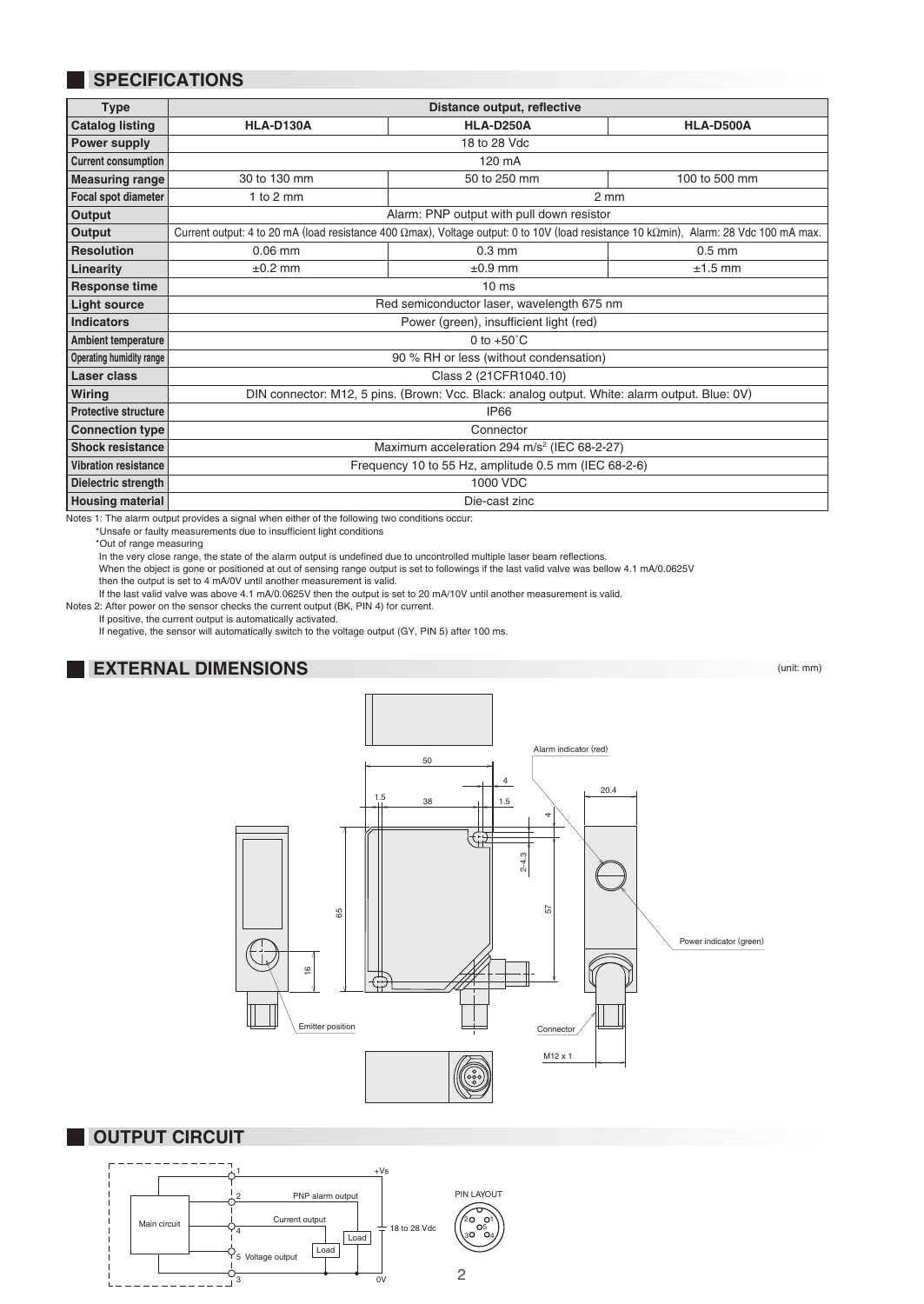# **NOTES FOR USE OF HLA SERIES WITH ANALOG OUTPUT**

#### **1. Laser beam spot diameter**



∧

**WARNING**

Precautions related to laser light

This is a JIS (Japan Industrial Standards) Class 2 laser product.

For safety, stop the laser beam at the end of its path with a diffuse reflecting or absorbing surface having suitable reflectance and temperature properties.

 If the installation conditions make the laser warning label difficult to read, before using the laser be sure to post the enclosed warning

Avoid looking directly at the laser beam or a specular reflection of the beam. Never point the beam toward someone's eye. Provide shielding so that the human body is not directly exposed to laser radiation.

#### **2. Precautions for use**

#### **2.1** Handling precautions

Mount using M4 screws in the three mounting holes.

- Sensor requires about 75 ms to stabilize after power is supplied.
- If installed outdoors, the sensor should be placed in a housing to prevent direct exposure to the sun or rain.
- Avoid installing the sensor where there is strong vibration or impact, since they might shift the optical axis out of alignment.
- Shield the lens so that it is not directly exposed to water or oil. If it is splashed, malfunction could result.
- Where there is heavy interference from ambient light, shade the sensor with a hood or change the mounting direction to prevent malfunction.
- In the sensor is used in a dusty place, put it in a sealed case or use air purging or other countermeasures to prevent dust from accumulating on the lens.
- The laser sensor is assembled with high precision. Never strike it with another object. In particular, if the lens surface is scratched or cracked, its properties may be impaired.
- $\bullet$  If the lens is dirty, wipe it with a soft, dry, clean cloth. If it is especially dirty, clean it with pure alcohol.
- If multiple sensors are used close together, performance may be adversely affected. After installing and before use, check carefully to be sure there is no mutual interference.
- Highly reflective metal surfaces near the laser sensor may cause malfunction. Dull or paint nearby metal surfaces so that they are not reflective.

#### **2.2** Precautions for wiring

Be sure to turn off the power before mounting the sensor.

label in a place where its details can be read easily.

- Route the laser sensor wiring separately or in its own conduit. If it is put in the same conduit with high voltage lines or power lines, induction may cause malfunction or damage.
- When using a commercially available switching regulator, ground the frame ground terminal. Otherwise, switching noise could cause a malfunction.
- When using a load that generates an inrush current, such as a capacitive load or lamp load, connect a current-limiting resistor between the load and the output terminal. (Otherwise, the output short-circuit protection may be activated.)
- This sensor has miswiring protection, but it may be damaged by incorrect wiring involving the I/O lines. Be sure to wire correctly.